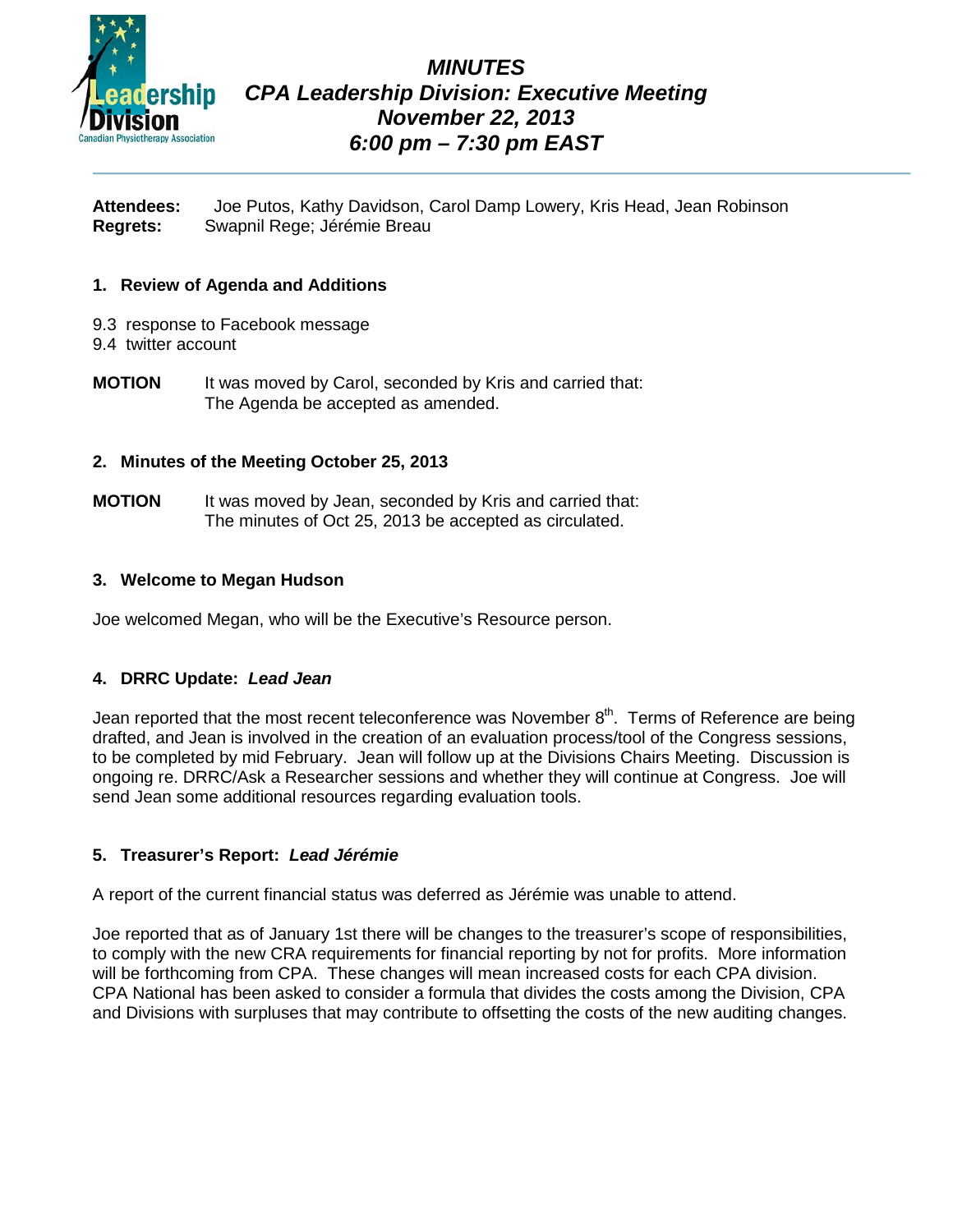# **6. Chair's Report :** *Lead Joe*

# **6.1 Division Chairs Meeting November and LSD Proposed Table of Contents for Presentation**

Joe reported on the Division Chairs meetings and the 90 minute session he facilitated around five issues governance, strategy and operations, fiscal sustainability, membership engagement and recruitment, and professional development. He will create a summary of the discussion - report to follow.

# **6.2 New Website Idea – 3 minute spotlight on Game Changing Moments**

The concept of a three minute video submitted by individuals describing a "game changing moment" in their lives (from a leadership perspective) was discussed; these would be posted on Facebook and our website, and would be a new way to engage the membership. Possibly these videos could be an activity completed onsite at Congress, and some samples could be created as examples in order to promote the idea.

# **ACTION: Joe, Megan and Kathy to connect about the Game Changing Moment video concept and develop it.**

#### **7. New Brunswick Workshop Update:** *Lead Carol*

Carol confirmed that the New Brunswick branch is interested in the Workshop and that the potential date would be a weekend in May 2014. Carol described the potential budget for the workshop, and discussions around how the profit would be split between the Division and the Branch group. The concept of creating a framework for the New Brunswick workshop that could be used for other Branches or for other groups was discussed.

A proposal for a pre-Congress course has been submitted to CPA, awaiting acceptance.

# **8. Newsletter Fall/Winter Issue Update:** *Lead Kris*

The newsletter is ready to go and will be sent out by eBlast, posted on the website, and linked from Facebook page. Next issue's theme is Appreciative Inquiry, and there are a few CPA Board members ready to provide a response to the case which will evolve from the one in this issue.

# **9. Communication:** *Lead Kathy*

#### **9.1 eBlasts**

eBlasts are being successfully sent out each Sunday, each around a TED talk theme.

#### **9.2 Website additions**

A few changes have been made on the website, including a separate page for Executive names, Division documents (minutes etc), and a link will be created to facilitate registration to the Practice Management workshops.

#### **9.3 Response to Facebook message**